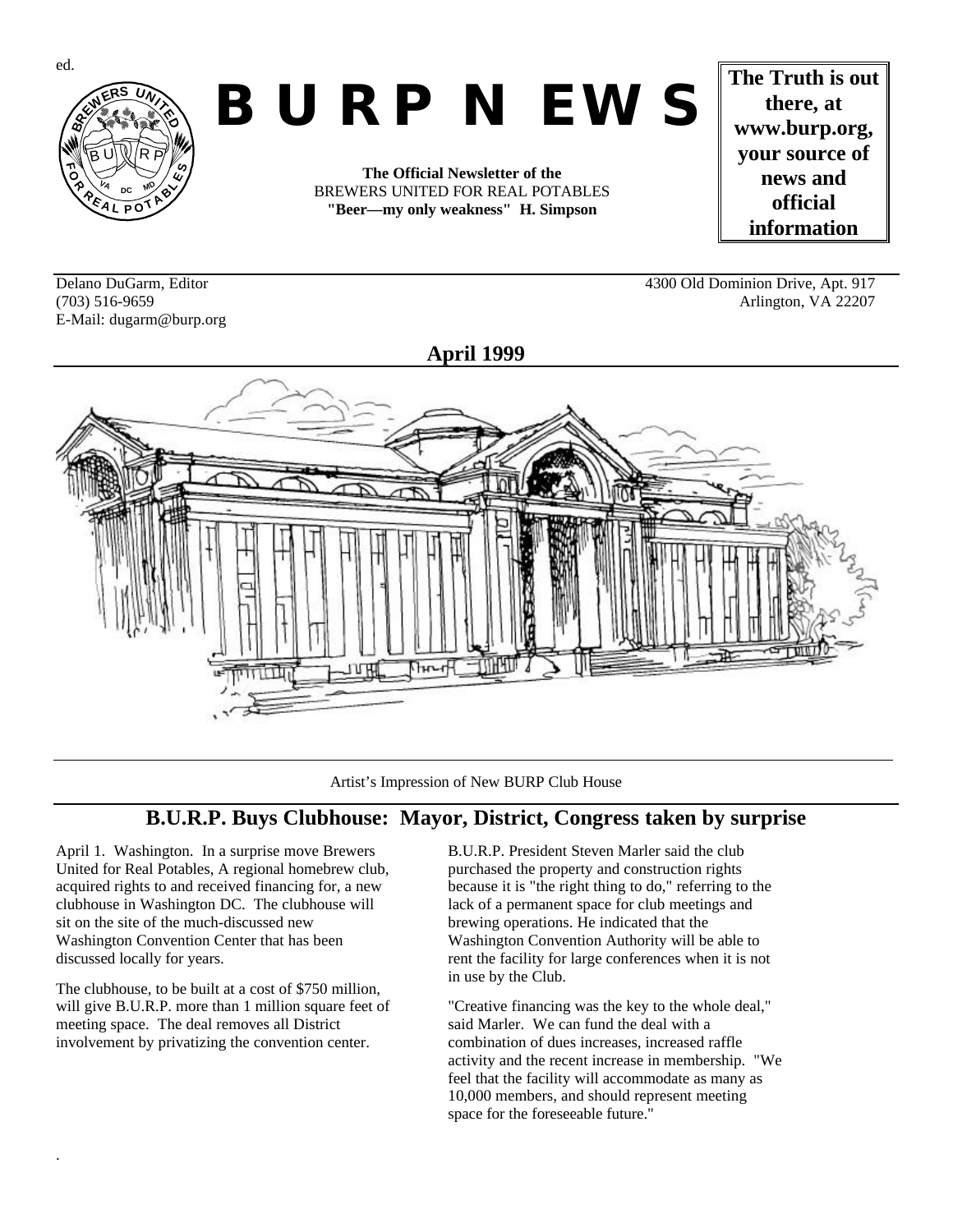The location was chosen because of its central location in the Nation's Capitol and its proximity to many projected "good restaurants," said Marler. "Location is very important to us," he said.

B.U.R.P. treasurer Christine Newman said the club will pay for the facility with a one million dollar special assessment on each of the current members. Members who pay up will receive future rebates on membership dues as well as discounts on t-shirts and beer glasses. "It is too good of a deal to pass up," said Newman.

## **BURP Officers**

| <b>Office</b><br>Fearless Leader | <b>Officer</b><br>Steve Marler | <b>Phone/E-mail</b><br>$(703)$ 527-4628 |
|----------------------------------|--------------------------------|-----------------------------------------|
|                                  |                                | marler@burp.org                         |
| Minister of<br>Enlightenment     | <b>Wendy Aaronson</b>          | $(301) 762 - 6523$<br>aaronson@burp.org |
| Minister of Culture              | Andy Anderson                  | $(703)$ 273-2108<br>anderson@burp.org   |
| Minister of Truth                | Delano DuGarm                  | $(703)$ 516-9659<br>dugarm@burp.org     |
| Minister of                      | <b>Bill Ridgely</b>            | $(301) 762 - 6523$                      |
| Propaganda                       |                                | ridgely@burp.org                        |
| Minister of                      | Christine Newman               | $(301)$ 977-3695                        |
| Prosperity                       |                                | newman@burp.org                         |
| Minister of the                  | Lynn Ashley                    | $(703)$ 522-5308                        |
| Web                              |                                | ashley@burp.org                         |
| Libeerian                        | Bill Newman                    | $(301)$ 977-3695                        |
|                                  |                                | newman@burp.org                         |





## **BURP Membership Surges**

#### I.M. Snupin

Brewers United for Real Potables has experienced an amazing surge in membership since January. Club membeership Coordinator Bill Ridgely said more than 500 people have joined the club in the past two months. "I have no idea what has caused this sudden growth" said Ridgely, "membeership is now approaching 1000. If this keeps up we will need to rent convention centers for meeting."

This growth is running counter the beermaking hobby in general. Many homebrew clubs are suffering from stagnant membership, and in some cases clubs are dying.

Fearless Leader Steve Marler said he had no knowledge that such a membership growth was occurring. "I didn't notice anyone extra at the March meeting," said Marler. "If these people joined the club, why didn't they come to any meetings. In the past people have joined at meetings. I don't know where these people come from."

Officials at the American Homebrewers Association are amazed by the sudden growth spurt. "We are amazed" said Chuck Papazian, President of the AHA. "Pretty soon BURP will have more members than the AHA. I hope they don't forget us," said Papazian.

Privately, club officers are pleased with the trend. "If this keeps up we will soon be able to buy that clubhouse everyone wants," said Ridgely.

Newsletter editor Delano DuGarm was incredulous. "I couldn't believe how many stamps I had to buy for this issue," said DuGarm. "If this keeps up a lot of trees will die for this club."

## **Marler's Madness**

#### Steve Marler, Fearless Leader

The March meeting was great. We had a good turn out and I believe that everyone there had a great time. Credit for the success of this meeting goes to a couple of members who worked behind the scenes.

 First of all, Alison Skeel did a great job hosting this event. I actually think that she worked too hard during the meeting and I am not sure whether she had a chance to enjoy it. However, her hard work ensured that all those present were taken care of and had a good time.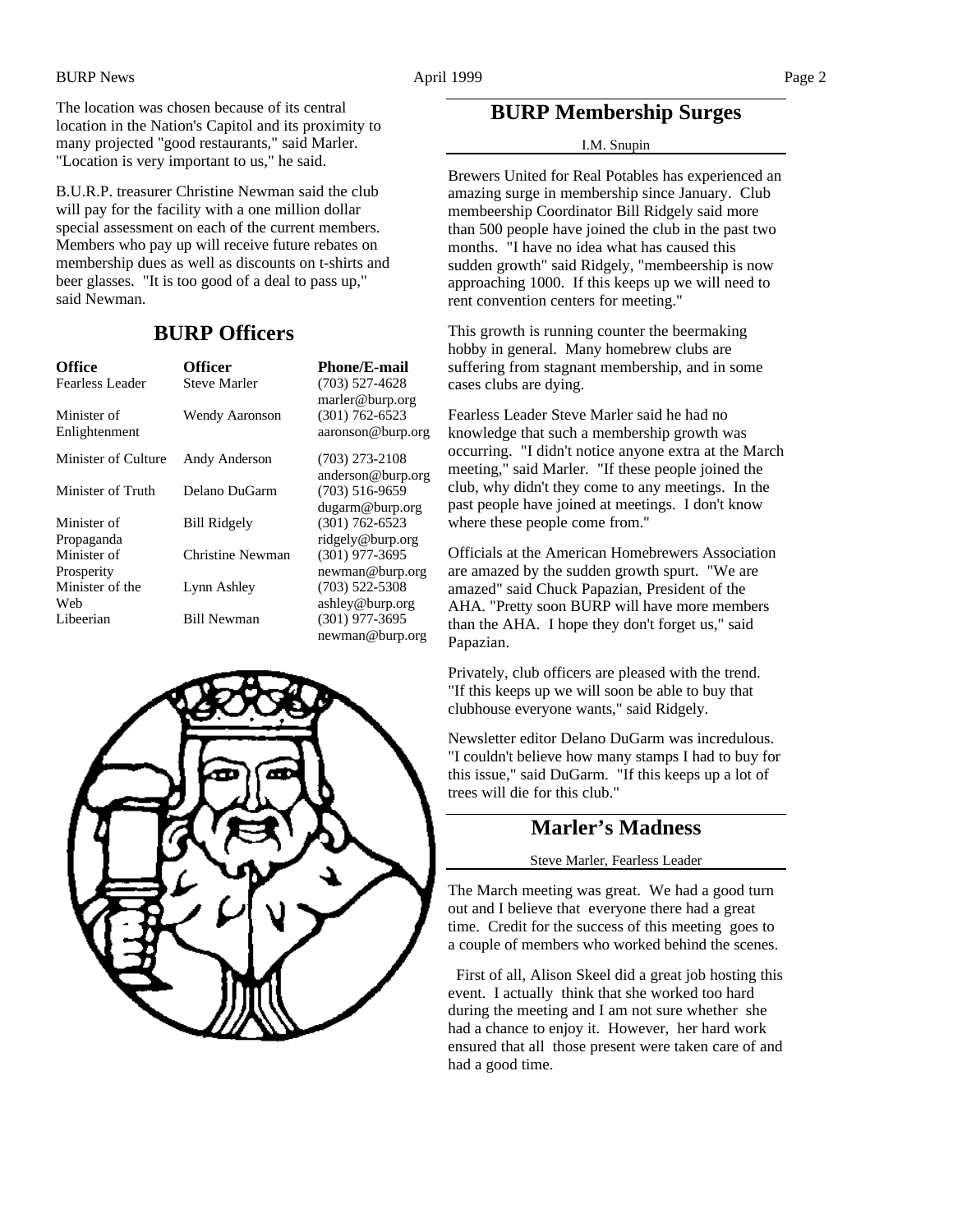Bruce Bennett pinch hit for Andy Anderson (who was consuming mass quantities of beer in Germany) and ran the IPA competition. This was no small feat. There were 17 entries which is more than anyone had expected. Regardless, Bruce did a great job of organizing the competition, innovating when necessary, and having it finished in a timely manner.

 On his own initiative, Christian Parker asked Brewtopia if they would be interested in donating a raffle prize to BURP. Brewtopia generously donated a basket full of beer and home brewing supplies. Christian provided input as to what should go into the basket, which included bags of grain, a six pack of Hop Devil, Hop Devil Pint Glasses, and n siphoning device. The winner of the basket of goodies was John Esparolini.

 Soap box please: The hard work and initiative that these three displayed is an example of what make BURP such a great club. There is a lot of work that goes on behind the scenes and although the elected officers are working hard, they can't do it all. It is the work done by those people who volunteer,

pitch-in, and take the initiative that takes BURP to the next level, from average to extraordinary. So if you want to volunteer to help out on a current BURP activity, or you have an idea for a new BURP activity that you want to coordinate, let me know. BURP needs you!



## **New Members**

#### Bill Ridgely, Minster of Propaganda

#### **New Members**

On advise of counsel, we are not printing the names of new members at this time. Give them all a big BURP welcome, though. Except for the ones that look like FBI agents. And the space aliens.



| April 18                                  | Taste of Southern Maryland.<br>Herrington on the Bay, Rose Haven,<br>MD. A food, drink and music festival<br>with a BURP demo. Contact Ralph<br>Bucca, bucca@olg.com |
|-------------------------------------------|----------------------------------------------------------------------------------------------------------------------------------------------------------------------|
| April 17 at 1<br>p.m.                     | Meeting near Nick Steidl's, River Drive,<br>Mason Neck, VA (703) 339-3743                                                                                            |
| <b>May 1-2</b><br>Note changed<br>date    | April Tour de BURP. Weekend<br>cycling/camping/winery tour in<br>Northern Virginia. 25-40 miles and 3-4<br>wineries per day. Contact Ralph Bucca,<br>bucca@ olg.com  |
| May 8 at 1 p.m.                           | Meeting at John Esparolini's, 2579<br>Babcock Road, Vienna, VA (703) 938-<br>5416                                                                                    |
| May 8                                     | Entries due for Spirit of Free Beer                                                                                                                                  |
| May 17                                    | <b>BURP</b> party with Michael Jackson                                                                                                                               |
| May 18                                    | Michael Jackson, Brickskeller, \$27<br>$(202)$ 293-1885                                                                                                              |
| May 20                                    | Michael Jackson, National Geographic,<br>\$29 (202) 857-7700                                                                                                         |
| May 22-23                                 | Spirit of Free Beer VII                                                                                                                                              |
| May 22                                    | River City Beer Festival, Richmond                                                                                                                                   |
| June 12-13                                | Mid-Atlantic Beer & Food Festival                                                                                                                                    |
| June 19 at 1 p.m.<br>Note changed<br>date | Meeting at the Koch's, 9510 Bruce<br>Drive, Silver Spring, MD 20901, (301)<br>587-5293                                                                               |
| June 25-26                                | Old Dominion Beer Festival,                                                                                                                                          |
| July 17 at 1 p.m.                         | Meeting at Kathy Koch's, 3813 Forest<br>Grove Dr., Annandale, VA 22003,<br>$(703)$ 256-4285                                                                          |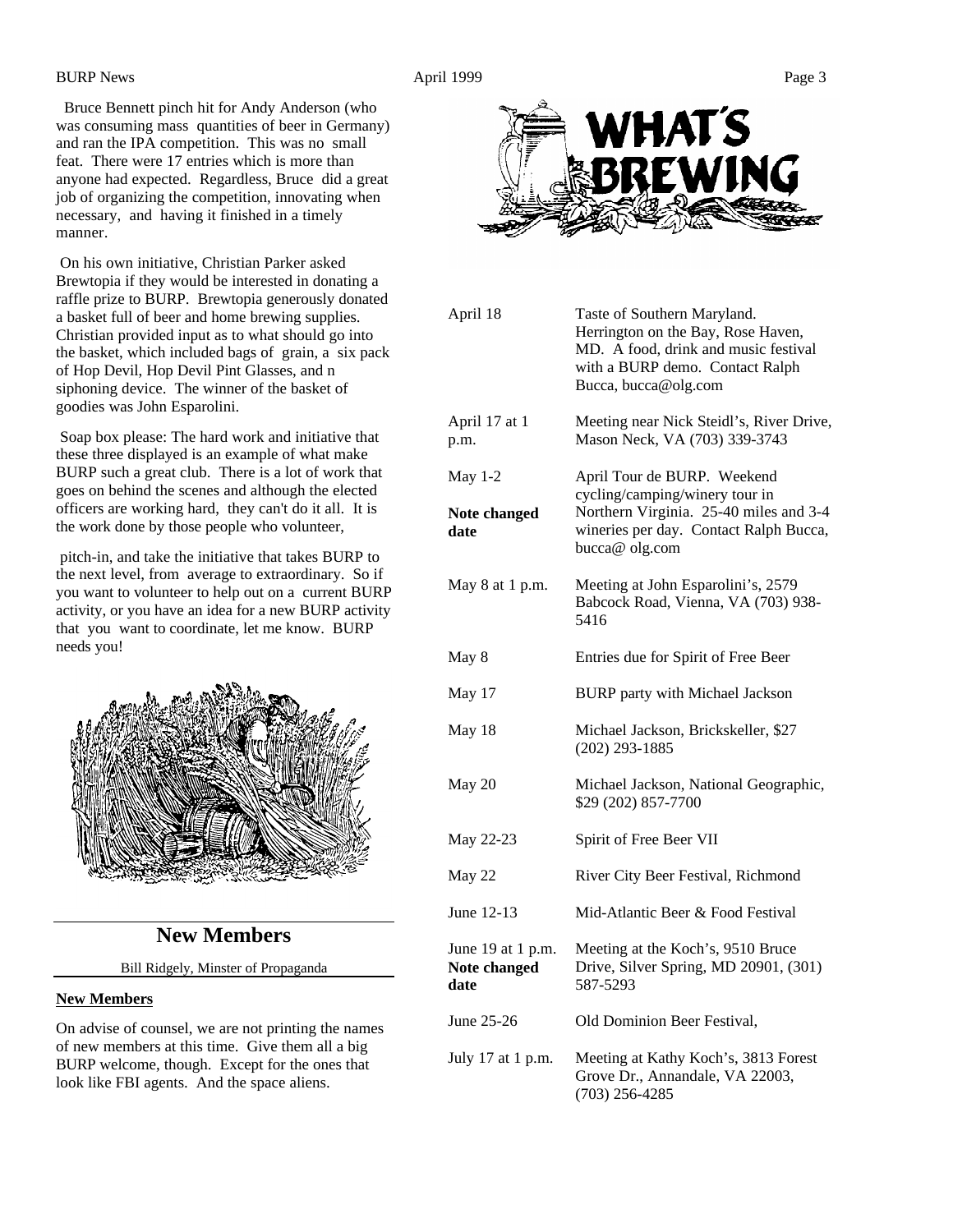## **Justice Department Investigating Brewing Store Scam**

*Reprinted from the Washington Evening Star*

April 1. (Reuters) Investigative reporting has turned up news that the Justice Department is investigating a new scam that has hit homebrew shops in Maryland, Virginia and the District.

The scam apparently takes the information provided by anyone using their credit card at any local shops and automatically signs that person up as a member of a shady cult with headquarters somewhere in the Harvard area of Rockville Md. "These people go into a shop to buy peaceful homebrewing supplies and within minutes are members of some god forsaken cult," said a unidentified Justice spokesperson. "Who knows what these cult members do when they get together."

A computer virus is reported to be the culprit in this alarming new scam. It first appeared at Brew America in Northern Virginia on a Saturday in Late January. Since then it has spread to shops in Maryland and even part of West Virginia. The person from Justice said Suspect X, the only person the Department has a clue about, should be "damned worried" if we ever catch up with them. "We are thinking about involving the FBI."

## **Spirit of Free Beer (SoFB)**

Andy Anderson, Minister of Culture

Just a brief note to let people know that the Web Site describing this year's Spirit of Free Beer (SoFB) homebrew contest is up and running. All the pertinent details can be found at http://burp.org/SoFB99.

 The SoFB will be held on May 22-23 at the Native Brewing Company in Alexandria, Virginia. Entries are due by May 8. The May BURP meeting will be held on May 8, so entries can be dropped off there or earlier at any of our designated drop-off sites.

 If you have any desire to help, we could really use your support. We need judges, stewards, and general jack-of-all-trades people. See the Web site for details on who to contact. If there are general questions, I'll be happy to try and answer them. Send me an email, or call me at (703) 549-7224.



# **Megowen Retains Lead in BURP Brewer of the Year Contest**

Robbie Ludwick entered the BURP Brewer of the Year competition with a bang, winning the IPA contest and tying Andy Anderson and Bob Dawson for  $2<sup>nd</sup>$  place in the overall standings. Bob Dawson's Celebration clone finished  $2<sup>nd</sup>$ , and Paul Fiorino picked up a point with a third place British IPA.

*Standings as of April 1, 1999*

Mike MeGown 5

Andy Anderson 3

Bob Dawson 3

Robbie Ludwick 3

Robert Stevens 2

Dave Belman 1

Paul Fiorino 1



*IPA Contest Winner Robbie Ludwick (file photo)*

**Eldridge, Pope Admits THY2K Problem. Other Strong Beer Brewers Silent**

*Reprinted from the Bratislava Beer Observer*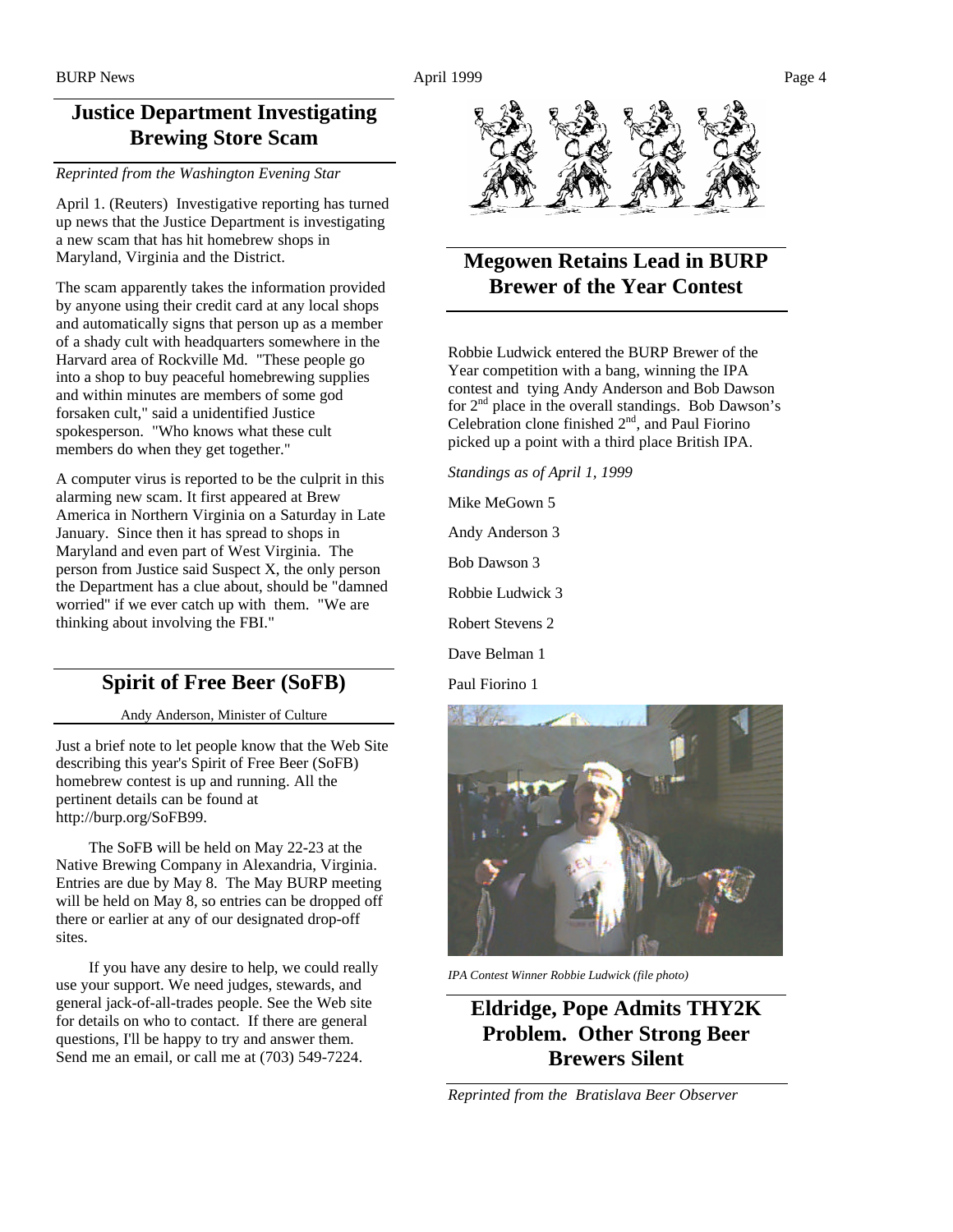After months of rumors Eldridge, Pope &Company, brewers of Thomas Hardy ale, has announced that early versions of their strong beer are affected by the Y2K bug. On the stroke of midnight, January 1, 2000, many bottles of the famed strong ale will turn to water.

When Thomas Hardy ale was first brewed in 1968 no one thought that the beer would be cellared for years—in fact the first bottlings had three-month "best by" dates. "We figured that Thomas Hardy fans are such a gloomy and swinish lot that they'd suck it down quickly," confessed former head brewer Reginald "Baggy" Phinque-Gnottle. "It never occurred to us that they'd have the self-control to hold off for twenty, even thirty years."

"With this projected short shelf-life we made certain, er, modifications to the recipe, the nature of which I cannot reveal due to pending litigation." Phinque-Gnottle continued. "Unfortunately it is now too late to reverse the process, so I encourage all Thomas Hardy drinkers to quickly consume any bottles they still have, before the end of the year."

He then denounced charlatans "especially a mid-Atlantic homebrew club" who were marketing THY2K fix kits. These kits do nothing to reverse the THY2K process, and are another example of how unscrupulous businesses prey on the mental weaknesses of strong beer drinkers.

Other brewers of strong beers, including Anchor Brewing Company, Sierra Nevada, Old Dominion, and Victory Brewing have not commented on the effects the turn of the millennium will have on their products. Some observers consider Old Dominion, whose barley wine is named "Millennium" to be particularly vulnerable to such effects.

## **Club Contest Schedule**

| April     | Bock (also for AHA Club<br>Competition)       |
|-----------|-----------------------------------------------|
| May       | Belgian Ales                                  |
| June      | Pilsner                                       |
| July      | Cider/Mead (also for AHA<br>Club Competition) |
| August    | Wheat (both American and<br>German)           |
| September | Porter (also for AHA Club<br>Competition)     |
| October   | Weird                                         |
| November  | Real Ale                                      |

December No contest

## **MASHOUT First: Air Show Planned**

The Flying Foamhead

This year's MASHOUT will feature a Saturday morning airshow, including flyovers, and a massed parachute jump.

Previous MASHOUTs have included flyovers by host Chuck Popenoe in his ultralight, and last year the festivities expanded to include A-10 Warthogs from the Maryland Air National Guard. This MASHOUT Airshow will top all of these.

The show will start at 6 a.m. A Maryland Air National Guard A-10 Warthog will demonstrate the power of its six-barreled Gattling gun by destroying any vehicles that have not registered and paid their entry fee. Be careful whom you park next to!

Over the course of the morning BURPers can enjoy flyovers by modern and antique airplanes, including a rare B-17G. The airshow will end with a massed parachute jump by the Flying Elvises of La Crosse, Wisconsin®, who will attempt to tap a keg of Victory Prima Pils while descending from 10,000 feet. Thanks to Victory Brewing Company for donating the keg and lending the special "Beer from Above" parachute.

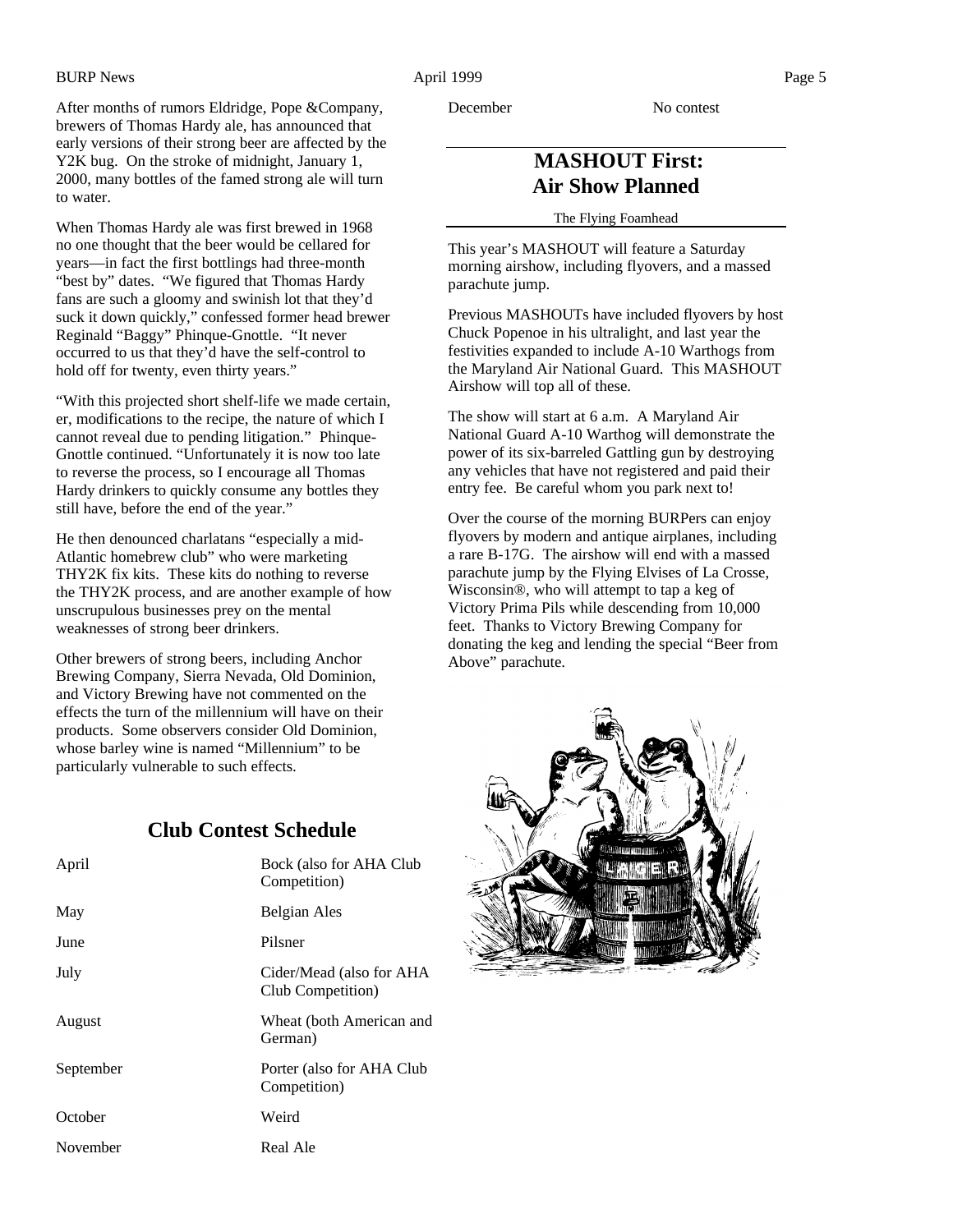

*Beer Judging at March meeting*

### **March Meeting Report**

April 15 was yet another BURP meeting, thanks largely to Alison Skeel, who opened her house to the BURP horde. The meeting was well-attended, including many new members. People were generous with offerings of both food and beer

The raffle, organized by Doug Kruth and run by the Fearless Leader, Tom Cannon, was generous this month. Thank goodness no one reads these meeting reports so I can just recycle one from the last meeting at Alison's. Some of the bounties included Guinness shirts, just in time for St. Patrick's Day. A goodly number of bags of hops, provided by Dave Pyle, a really nice assortment of beer signs, trays, mirrors and the like, which had been procured by Polly and Bruce at a recent breweriania show. Many BURP members were able to "fix " their way into getting a raffle prize.

Outdoors, a silent auction was held to distribute the remainder of Mr. Semler's brewing equipment. BURP members were able to purchase needed items such as a Corona mill and Cornelius kegs. Doug Kruth collected the proceeds.

Dave and Becky Pyle organized the competition with Lynne Ragazzini, Colleen Cannon and Christine Newman as judges. Mike Horkan, Greg Griffin and Steve Marlers walked away with the ribbons.

All in all it was a pleasant Saturday afternoon. Thanks to all who attended and many thanks to Alison Skeel. Maybe I can start recycling entire newsletters.

## **Better Brewing through Example**

#### Steve Marler, Fearless Leader

I had been brewing for about three years before I tried my first all-grain batch. I had been contemplating doing an all-grain batch for a year before I actually took the leap. I had read books, and even built a mash-tun following Bob Dawson's design. It might have been that I was scared because I really did not know what I was doing, or that I was worried about what the result would be. Regardless of the reason for my impairment, it took a while for me to build up the courage to give it a try. As with most other things in life, my worries were overblown. The process was not the monster I made it out to be, and with my second all grain batch I took a first place SoFB ribbon.

I believe that if I had seen the process done or participated in the process once, I would have been more confident and would have given it a try sooner. There may currently be people in BURP that want to try all-grain brewing, or even try their first extract brew, but are hesitating, for whatever reason. To help alleviate some of this anxiety, I would like to hook-up members that would like to see or participate in the process with an experienced brewer.

What I would like to do is to set up a list of experienced brewers, both extract and all-grain, and a list of members who would like to learn from an experienced brewer. If you would like to participate in this program either as a teacher or a student, either all-grain or extract, please contact me: marler@burp.org or 703-527-4628.

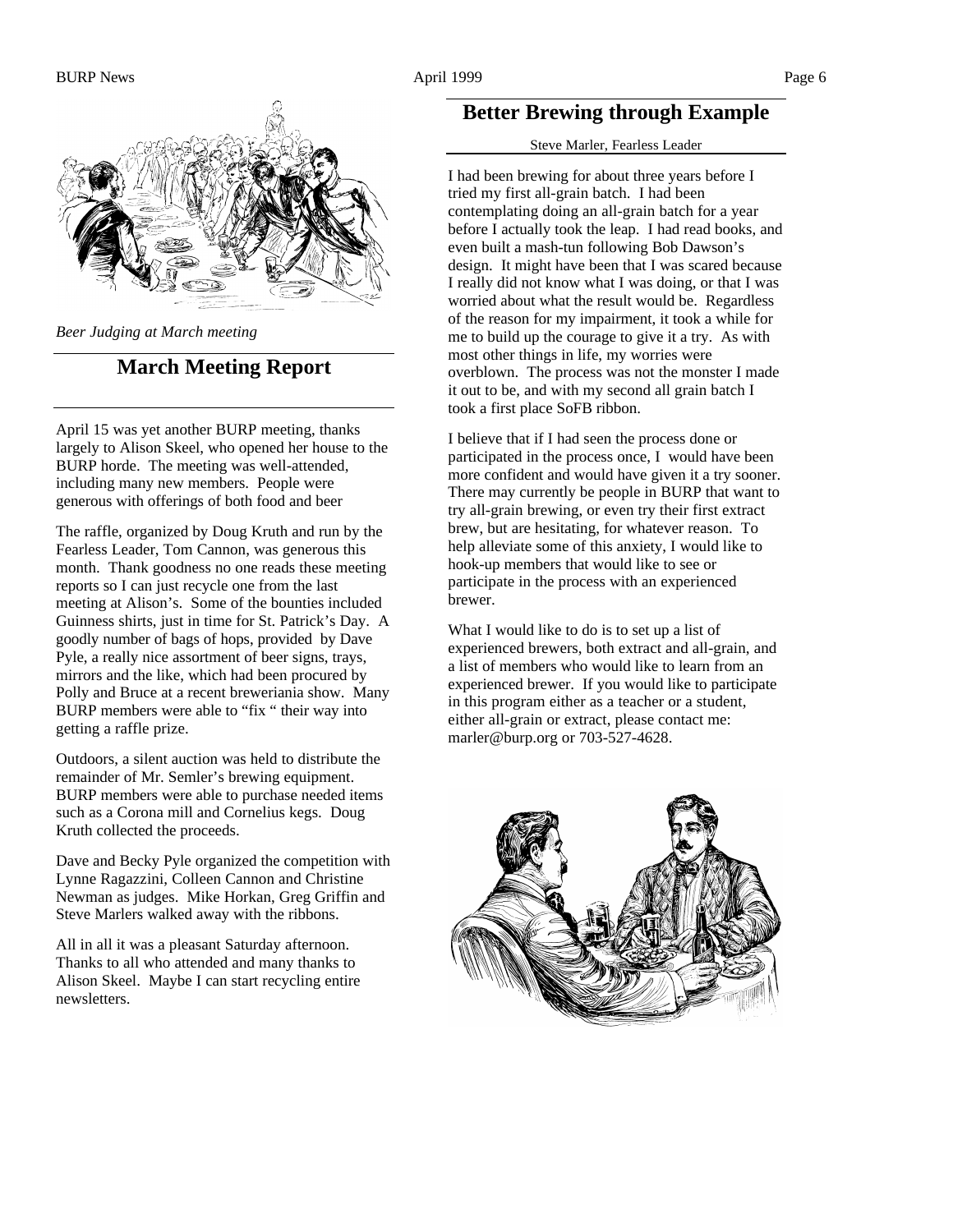## **Party with Michael Jackson**

Steve Marler, Fearless Leader

If you did not read the March newsletter, or read the newsletter but missed the announcement; Michael Jackson is coming to town in May for events at both the Brickskeller and National Geographic. Jim Dorsch is arranging a party in Michael's honor and BURP is invited. The party will take place on Monday, May 17 at Dominion Brewing Company, and will start at 7 pm and run until 10 pm. There will be a \$2 to attend, and party goers will be asked to contribute food and beer. There were a total of 40 spaces available for this event and spaces were allotted on a first come first served basis. There are still a few spots available. You can reserve one of these last spots by sending a check, made out to BURP, to:

MJ Party c/o Steve Marler 2009 N. Upland St. Arlington, VA 22207

Spots available after April 30 will be made available to non-BURPers.

## **Brewers' Challenge/Battle of the Sexes**

#### Steve Marler, Fearless Leader

The first BURP Brewers Challenge will take place at the July meeting which is scheduled for July 17. The Brewer Challenge will also revive the BURP Battle of the Sexes.

The Brewers' Challenge will be to brew a Steam Beer as similar to Anchor Steam Beer as they can. To enter this competition you must be part of a team (two or more people) that consist of people all of the same gender. These teams will compete against each other to see which "sex" can brew a better steam beer. Each team will be asked to make a \$5 contribution. This contribution will go towards purchasing a fresh keg of Anchor Steam Beer that will be used to judge the entries against, and then for general consumption at the meeting.

If you would like to compete in this competition but have not been able to form a team let me know by email: marler@burp.org or give me a call at 703-527- 4628 and I will try to form teams of people who are currently teamless.

## **The EZ-Way to Brew All-Grain**

#### U. Ben Hadd

Many extract brewers who might like to start allgrain brewing fail to do so because of concerns over the extra time and equipment that is thought necessary under conventional wisdom. This is no longer the case. I have developed a method for allgrain brewing that only requires the equipment you currently use for extract brewing or regular cooking, and takes no more time. The reason you have probably not heard of this process yet is that homebrew shops nationwide have been conspiring to keep this information suppressed.

The first thing you will need to do is heat 5 gallons of water to 160 - 165 degrees. If you do not have a 5 gallon pot, use multiple pots from your kitchen. Before you start to heat the water, add the amount of hops you wish to use into the water.

While the water and hops are heating, add the appropriate amount of grain directly to your fermentation vessel. When the "hop water" has reached the desired temperature, add the water and hops to the grain in your fermenter. Put some type of lid on and shake it up as best as possible. Let your fermenter sit until the temperature of the wort has dropped below 80 degrees.

I call this the reverse mashing process. When you add the hot water to the grain, the temperature will drop from the 160s to the low to mid 150s. This is your saccharification. As the temperature drops you will hit all the Alpha and Beta Amylase temperatures. You will also go through the protein rest and then the acid rest temperatures.

Once the wort has cooled, pitch your yeast into the fermenter. After initial fermentation, rack to a secondary as you normally would. You will not have 5 gallons of beer in your secondary because of the water absorbed by the grain and the volume that the grain takes. To get 5 gallons of beer, add the amount of water necessary to your secondary fermenter to bring the level up to 5 gallons. Add some hops to the secondary fermenter to give the beer some hop aroma. Bottle or keg when appropriate.

I think you will agree with me that this process creates an excellent beer that will rival any all grain beer made using the traditional process, and it takes no longer than an extract beer.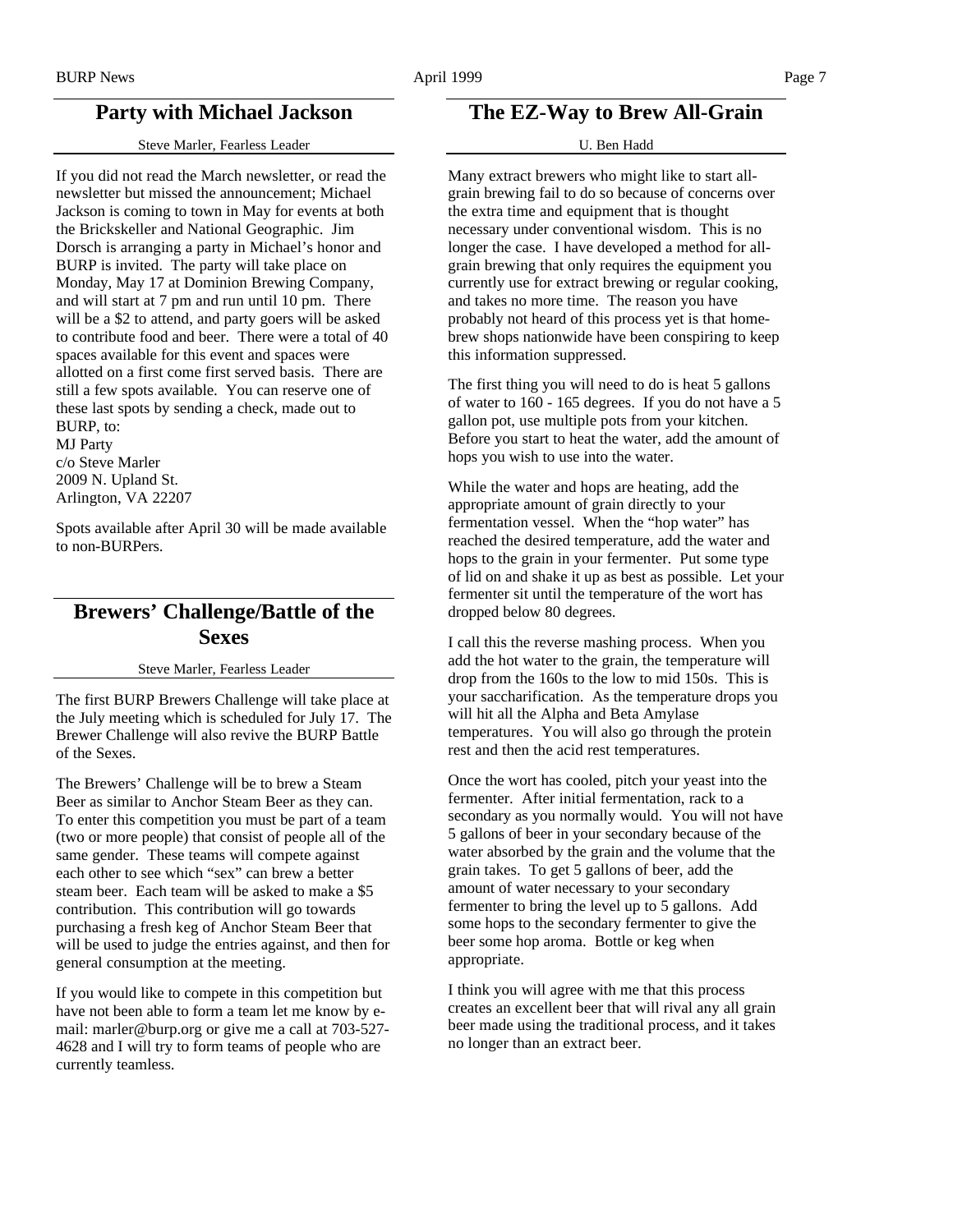## **BURP EDUCATION UPDATE**

Wendy Aaronson, Minister of Enlightenment

#### **APRIL COMMERCIAL TASTING:** The April

competition will be bock, and to further educate ourselves in this beer style, BURP will sponsor a commercial tasting. To prevent the glitch of the March meeting, Delano "What Pale Ale Tasting?" DuGarm will not be leading this one. [*Hint: Dissing the editor is a bad idea. He might forget to publish your next article. Ed.]* Instead, reliable Jim Rorick will lead a discussion of the style followed by a tasting of commercial examples. This will be a great opportunity, especially for individuals who do not have the time to attend the BJCP exam preparation classes, to learn about the style and gain experience in evaluating beer with regard to adherence to style and technical flaws. Individuals who participate in this tasting, including non-BJCP judges, are encouraged to judge at the BURP Bock Club Competition. The tasting will begin 30 minutes before the official start of the meeting. Please arrive by 12:25 p.m.

#### **REINHEITSGEBOT EDUCATION SERIES**:

The lead off topic for discussion will be Grains, Adjuncts, and Malting. Robert Stevens and I are thrilled that Bill Madden, head brewer from Capitol City, has offered to provide an overview of malts and discuss such items as reading and understanding a specification sheet, the malting process, and interchanging malts in recipe formulation. BURP's Delano "Adjunct Boy" DuGarm will also provide insights on the use of adjuncts in brewing. Bill has even offered to conduct this session at the Capitol City – Shirlington location. Although the date has not been set, as mentioned in the previous newsletter, it will be a 3-hour weekday evening session. If you have questions or would like to register for the first class, please give me a call at 301-762-6523.



## **Using Household Appliances to Boost Extraction--Which One Is Best?**

#### Polly Goldman

As I was cranking grain through my Glatt a few months ago, I began thinking about how much I hate cranking grain, and how embarrassed I am about my wimpy 25 points of extraction. Sure, it makes the brewing math easy (divide OG by 5 to get pounds of fermentables), but every time I see someone boasting about their 1.035 or 1.038 on Homebrew Digest, I feel inadequate. I am wasting grain, money, and time. Motorizing my Glatt would take care of the time, and perhaps I'll do it some day, but that would mean buying or finding the motor. I wanted to increase efficiency without spending a lot of money.

About that time I went to my fridge to get a beer and saw the answer: Whirlpool. When we toured Straffe Hendrik in Bruge, I noticed that they put their grain through a whirlpool to get every little bit of sugar off it. Not only that, but both Trish Koch and Wendy Aaronson have mentioned that they know someone who uses a washing machine to get the water out of eggplant for baba ganoush. Plan! Well, I have a Maytag, not a Whirlpool, but it is an upright and the principles are still the same. Better yet, I have very easy access to the output on the washer, as it empties into the laundry room sink.

Obviously, there are some technical issues. First, I don't want the grain fragments getting into my sparge. Second, I need the sparge water temperature to be hotter. Third, I really don't want to ruin the washing machine. Clean clothing is nice. I decided to check the local laundromat, thinking that their machines might be good for a test run. But their output hoses are inaccessible. So I grabbed the technical manual for the washing machine and put a phone call in to Maytag's technical department. After all, they advertise that their repairmen are lonely and bored. I figured the engineers would be too.

About two hours of schmoozing later, I had the following information:

- Maytag's engineers are bored.
- The speed of the spinning in my machine can be increased by resetting dip switches within the machine.
- It takes three full wash cycles with hot water to remove all bleach and detergent residues. They thought that a quarter cup of iodophor in the final cycle wouldn't hurt anything.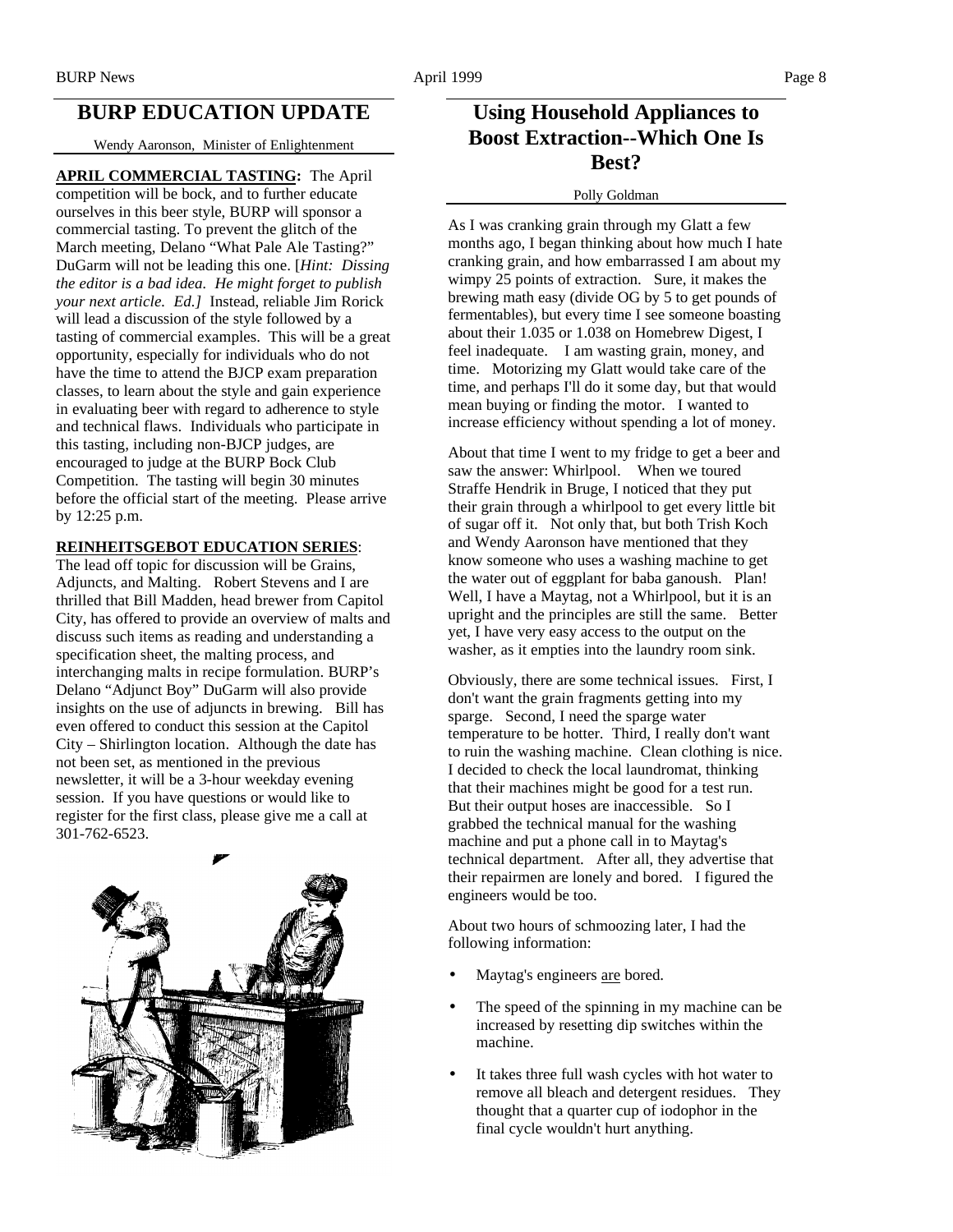- The temperature of hot water input can only be varied by cranking the temperature on my hot water heater. They strongly recommended turning the hot water temperature down immediately after my experiment, due to scalding risks.
- The "small" load setting would give me 5 gallons of rinse water--about right for sparging a five gallon batch if I started with a thick mash.
- They couldn't give me any suggestions about how to prevent the grain from gumming up the machine.

I called Trish and got her friend's phone number. She told me that she uses pillowcases to retain her eggplant during the spin cycle. While she'd used mesh hosiery bags in the past, they tended to leak eggplant seeds.

I went to the store and got two king sized, unbleached cotton pillowcases in 220 percale (that's the finest, tightest weave).

I used an unusually coarse crack on my grain to cut down on flour. With my extended warranty from Circuit City (little do they know) in hand, I shoveled grain into the pillowcases from my mashtun and tied them shut.

Everything went swimmingly well. I got a very clear runoff, didn't destroy the washer, and an extraction of 1.034. My exit water temperature was a mere 155. Upon investigation, I discovered that my hot water heater has anti-scalding controls and that the highest it will heat is 165. That's still high enough to scald a child, but evidently I'm not supposed to be able to boil the kid.

1.034 wasn't enough for me, so I started looking for ways to improve it. I just couldn't see a way around the water temperature problem. I drank a beer for consolation. As I loaded the glass into my dishwasher, my eyes fell upon the heating element in the bottom of the dishwasher. My KitchenAid dishwasher has a supplemental water heater to sterilize dishes. A quick review of the technical manual indicated that I could set it from 170 to 185.

The dishwasher comes with a textbook perfect rotating sparge arm, so that wasn't a problem. I already had my grain-fragment proof pillowcases. (Incidentally, if you run them through by themselves with just hot water after brewing, they smell great on your bed.) All I needed to do was get access to the output hose. About 45 minutes and two trips to Home Depot later, I had a diverter valve installed. Fortunately, I have a disposal, so the hot wort was coming out about 2 feet above floor level. Otherwise, I would have needed to either use a pump or drill a hole into the floor under the sink and catch the wort in the basement.

The KitchenAid engineering staff weren't as helpful as the Maytag staff, but they did finally tell me the flow rate on the rinse cycle. My dishwasher is solid state and the rate is not variable.

To avoid having too thick a grainbed, I put pillowcases of grain in both the top and bottom racks. I set the rinse temperature for 175 and started the cycle. 5 gallons later, I had a very weak wort. I ended up using 10 gallons to sparge and had to boil down like the dickens to get my desired gravity. The problem appears to be that the same bags which prevent flour from leaking also prevent the water from penetrating unless there is also whirlpooling action. I ended up with a very tannic beer.

I tried the dishwasher again, removing the lower rack and placing the pillowcases over the drain, then shoveling the grain on top. I got better extraction, but still only a rate of 1.028.

I decided to go back to the washing machine, but divert incoming hot water through a wort chiller that is immersed in a pot of boiling water to boost your sparge temperature to the desired rate. I ended up with 175 degree sparge water and an extraction of 1.040. George Fix, eat your heart out.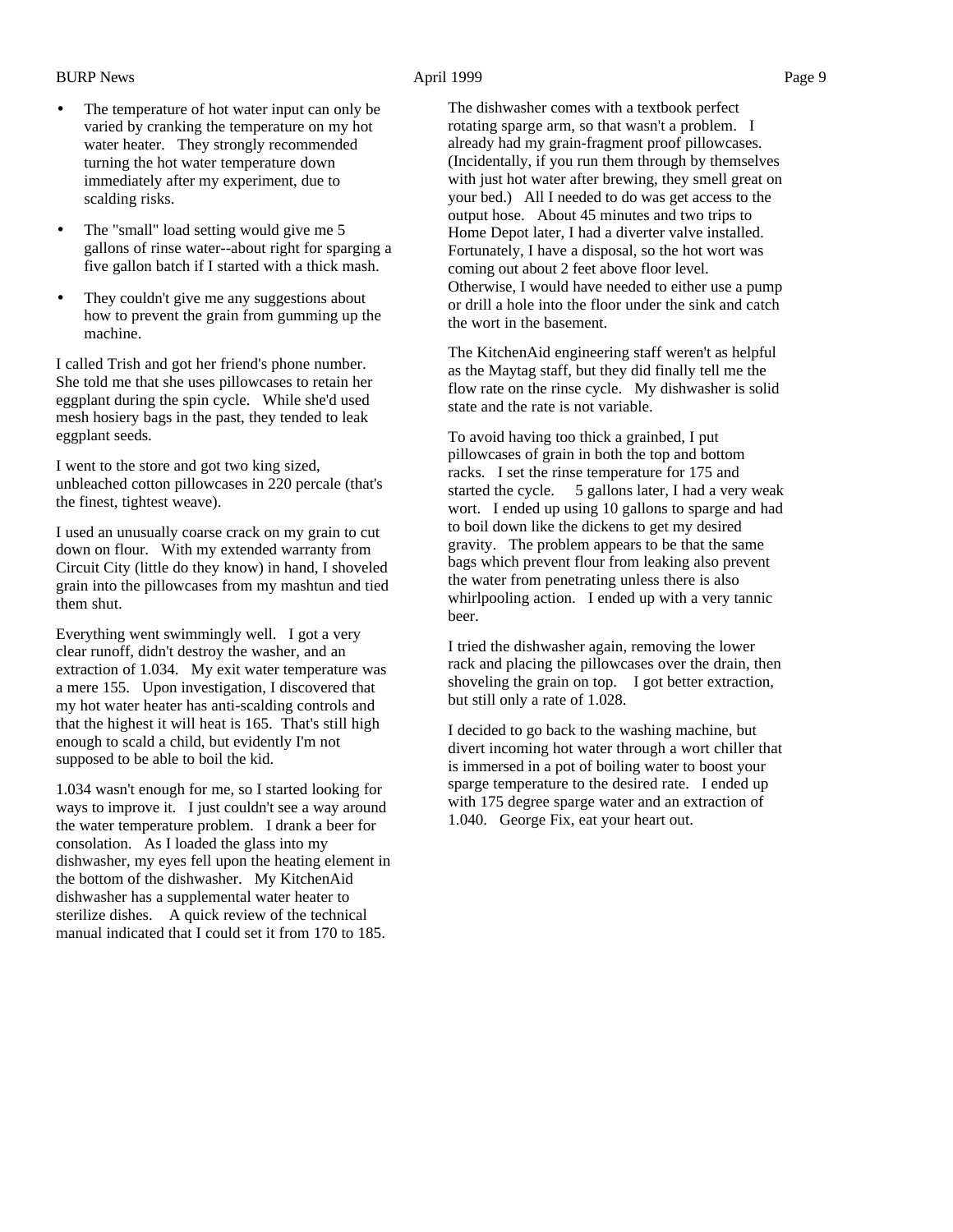Incidentally, I compared notes with Katy DuGarm, who has worked with toilet bowl sparging. She reports a disappointing 1.030 extraction.



## **Fictitious Travels**

#### Ben Schwalb

I recently visited the Duke & Puke Tavern in Coalmine, Kentucky. It's a quaint little town where everybody knows everybody. In the biblical sense. As I drove the dirt road into town, tumbleweeds blowing by, the inbreds gawked in wonder at my car. Why shouldn't they? It looks pretty good for a '73 Gremlin. I pulled in front of the tavern and thought, looks like a right fine place. I made my way up the stair and read the sign in the window: "No gun, no service." I entered and strolled over to the bar as the doors swung behind me.

The bartender looked at me with his good eye as if to say, "Uhhh..." I looked at the tag on his bowling shirt to get his name.

"What kinda beer you got, Cletus?"

"Both kinds - Coors and Coors Light."

"Great," I said. "I'll have a bottle of Coors."

 "Bottle?" he said incredulously, handing me a gold can. "Only things that come in a bottle 'round here is whiskey and snake oil."

 A can certainly was a refreshing change of pace. This macrobrew had a distinct aroma of aluminum, strong CO2, and an H2O-like flavor that went down as smooth as a lizard's tail. As I sampled this piece of work I took notice of the decor. A blackboard hung on the wall behind the register, a velvet Elvis poster was tacked to the men's room door, and there was a painting of an airplane on the far wall. The side of the plane had "Spirit of <something>" painted on it. I couldn't make it out through all the smoke.

 The patrons all leaned forward in their chairs, or played pool. I never saw so much cleavage in my life. No, not the good kind. The butt kind.

Apparently it's a law there that you cannot pull your pants up to your waist.

 Forcing down the last gulp, I ordered a Coors Light. This beer, made by the same brewery as the other one, comes in a brilliant silver can. It looks kind of like a silver bullet, except that it's as big as your hand, it's flat at both ends, and it has writing on it. I pulled back the tab and took a whiff. Very similar to the previous beer. I took a taste. Very similar too.

It's almost like they were the same beer, but I knew they weren't, because one can said "Coors" and the other one said "Coors Light".

 I eventually noticed a Coors poster next to the condom machine. It had a smiling, beautiful woman on it, as well as a flying can. I imagined that she was in love with me because I was drinking Coors, and you know, that made the beer taste better. I was able to forget that I was in a room full of people who between them couldn't come up with a full set of teeth. Yessiree, this must be great beer, because hey, if it wasn't, why would she be smiling?

 Alas, all good things must come to an end. I settled my tab and left as a fight broke out. It had to do with a cow or something, I don't know – I couldn't hear very well over the gunshots. I couldn't get over how much brighter it was outside. There were no clouds. Just dust. I had a warm feeling in my gut as I drove away. Could it have been the down home atmosphere? Or the Denny's burrito I had had that morning? Ah, no matter, it had been a pleasant trip.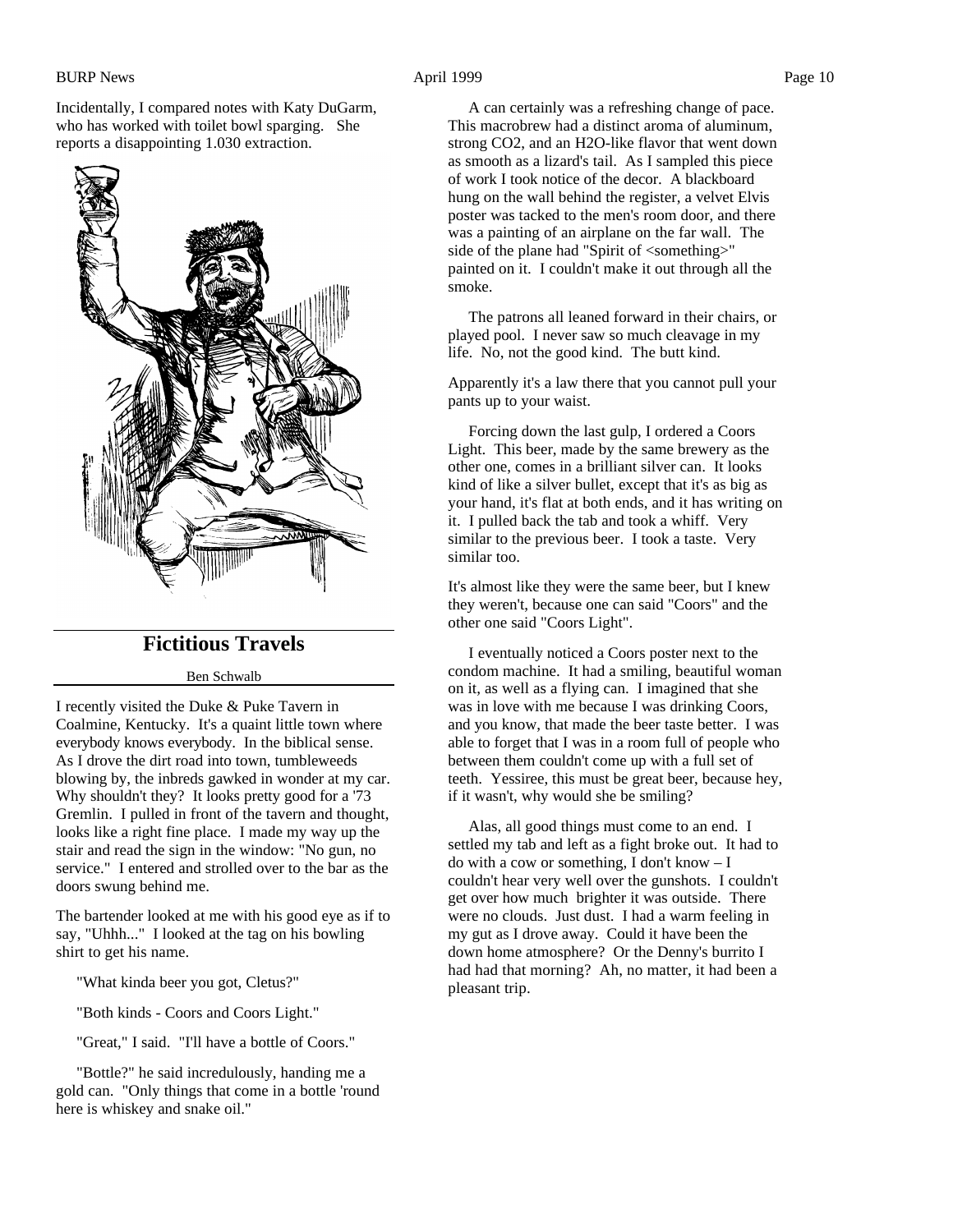## **April Club Only Competition: Bock**

#### Mya Earsaburnen

BURP's club competition for April will feature bock beers. Although often thought of as a dark beer, bocks are more often a tawny brown color  $-$  not the deep black of a stout, or even a porter. The flavor and aroma of a good bock should always emphasize malt, and the beer should be extremely smooth and well-rounded. Bocks should be full-bodied with fairly high starting gravities. In Germany, beers bearing the "bock" designation are 16 Plato or higher  $(1064+)$ ; beers labeled "doppelbock" are 18 Plato or higher (1072+).

Beyond the style characteristics, much of Bock mystique comes from the name itself. Michael Jackson writes that the most likely derivation of the word "Bock" comes from the pronunciation of Einbeck, the first town in Germany to win a reputation for extremely strong beers, by Bavarians. There is evidence that Einbeck became corrupted to Em Bock.

There is the persistent belief that Bock is the residue found when the kegs are cleaned. Many believe that the goat, used to symbolize Bock beer, is an indication of the aroma and taste profile of the beer. However, the educated beer consumer realizes that these myths are just that. But why is the Billy Goat used as the symbol for Bock?

The city of Einbeck was an active brewing center in the early 1300's in the center of a huge agricultural region. Two of the major products of this region were wheat and goats. Not surprisingly, the beer brewed in Einbeck were strong wheat beers, or wheat bocks.

Around 1350 the goat population exploded in Einbeck and the whole region of Lower Saxony. Because of their sheer numbers, villagers were unable to contain the goats. Since fences were not common, the rampant hoards of goats destroyed crops. To avert an economic disaster, the leaders of Einbeck decided to export the "wild" goats to other areas of Europe for slaughter. However, because of the time required to "drive" the goats to other cities, the Einbeck leaders proclaimed that all the male goats or "billy goats" would first be castrated. History shows that the great "Goat Drive" was the impetus behind Einbeck becoming a commercial hub.

The crop damage caused by the goats resulted in food shortages. With some food being scarce nothing was wasted, including goat testicles. The testes were used to make soup, while the scrotum was tanned into a cup shape. These "cups" became the popular vessel from which to drink beer, or in this case Bock. The Goat Scrotum mugs became a symbol of strife and success for the people of Einbeck.

As Einbeck's influence over the centuries grew so did the distribution of Bock and the story of the great Goat Drive. Bock and the Billy Goat became synonymous with Einbeck. Einbeck's great power began to decline in the 1600's with the growth of rivals, political change and wars. With the decline of Einbeck, the brewing of Bock beer gravitated towards Munich. As Einbeck became less and less associated with bock, the billy goat more and more became the symbol of bock. Today you will find on most bottles of bock some reference to the Billy Goat.

Next time you are pouring yourself a bock, remember the Billy Goat, the animal that made a city great by bringing it to its knees, and from which many Einbeckians drank Bock.

## **All Grain Bock: 5 gallons**

12-3/4 pounds pale Munich malt (91%),

1 pound medium-dark crystal malt (7%),

1/4 pound chocolate malt (2%),

2 ounces Hallertauer (3-4% alpha), in boil 60 minutes,

1/2 ounce Hallertauer, in boil 20 minutes,

Wyeast 2306 (Bavarian Lager) yeast



**Recipe: Effie`s Goat Testicle Stew**